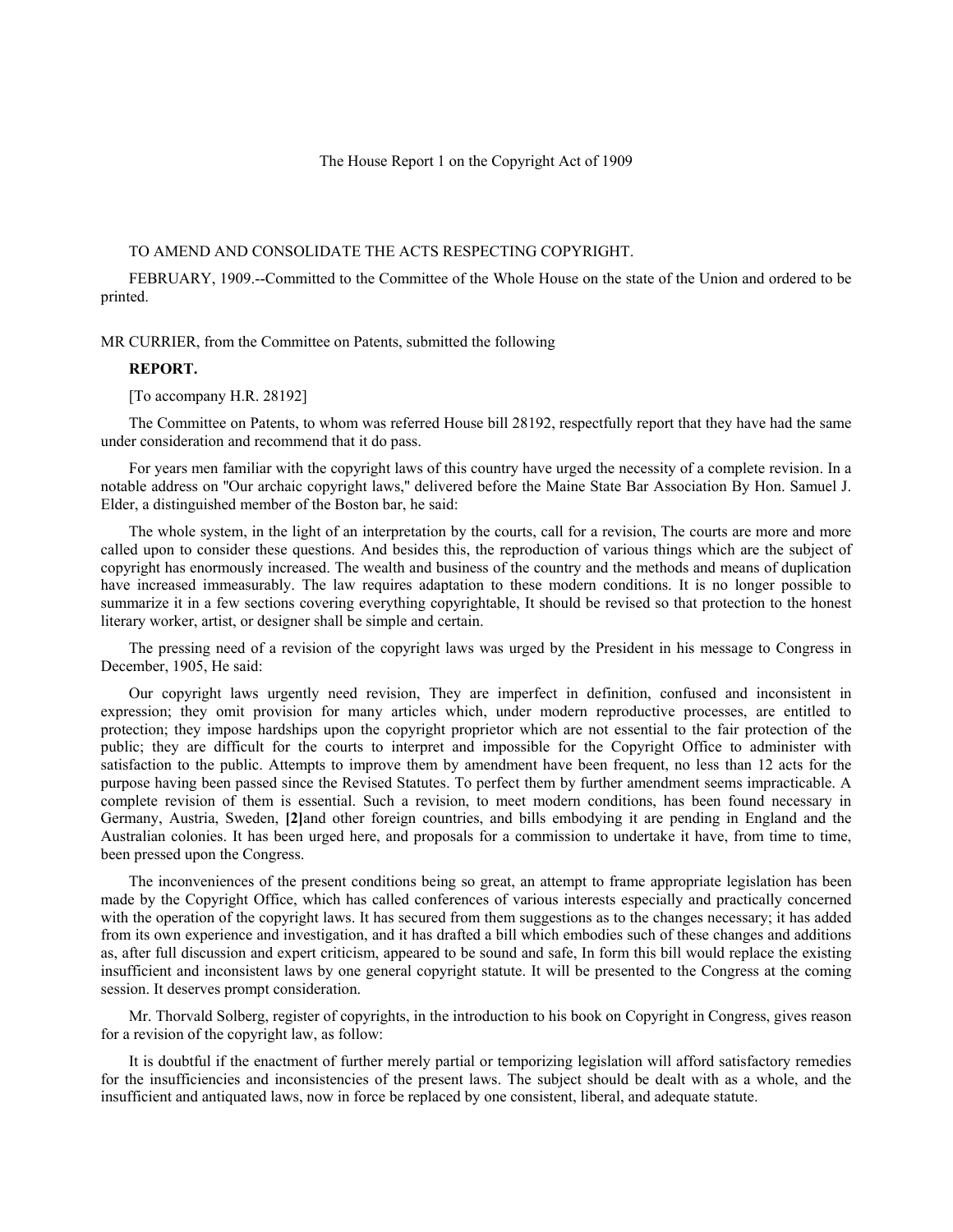The laws as they stand fail to give the protection required, are difficult of interpretation, application, and administration, leading to misapprehension and misunderstanding, and in some directions are open to abuses.

The laws respecting copyrights must now be gathered from a large number of acts. Fourteen acts relating to copyrights have been passed since the Revised Statutes of 1873.

The first copyright statute ever passed in this country was passed by the legislature of Connecticut in 1783 at the solicitation of Noah Wesbter, who desired copyright protection for his spelling book. It is said that Mr. Webster then traveled from State to State and induced 12 of the 13 States--all except Delaware--to enact similar statutes. When the convention met and framed the Constitution of the United States copyright laws existed in 12 of the 13 States, but the requirements for the registration of copyrights differed greatly, making it burdensome to an author seeking to protect his work. The need of a law which would be effective in all the States was so apparent that a provision was incorporated in the Constitution, as follows:

Congress shall have power \*\*\* to promote the progress of science and useful arts by securing for limited times to authors and inventors the exclusive right to their respective writings and discoveries. (Constitution, Art. I, par. 8.)

Congress and the courts have always given a liberal construction to the word ''writings.'' Mr. Justice Miller, in delivering an opinion of the Supreme Court in the case of Burrow-Giles Lithograph Company *v.* Sarony (111 U.S.), says:

The first Congress of the United States, sitting immediately after the formation of the Constitution, enacted that the ''author or authors of any map, chart, book, or books, being a citizen or resident of the United States, shall have the sole right and liberty of printing, reprinting, publishing, and vending the same for the period of fourteen years from the recording of the title thereof in the clerk's office, as afterwards directed.'' (1 Stat. L., 124. 1.)

This statute not only makes maps and charts subjects of copyright, but mentions them before books in the order of designation. The second section of an act to amend this act, approved April 29, 1802 (2 Stat. L., 171), enacts that from the 1st day of January thereafter, he who shall invent and design, engrave, etch, or work, or from his own works shall cause to be designed and engraved, etched, or worked, any historical or other print or prints shall have the same exclusive right for the term of fourteen years from recording the title thereof as prescribed by law.

**[3]**By the first section of the act of February 3, 1831 (4 Stat. L., 436), entitled ''An act to amend the several acts respecting copyright,'' musical compositions and cuts, in connection with prints and engravings, are added, and the period of protection is extended to twenty-eight years. The caption or title of this act uses the word ''copyright'' for the first time in legislation of Congress.

The construction placed upon the Constitution by the first act of 1790 and the act of 1802 by the men were contemporary with its formation, many of whom were members of the convention which framed it, is of itself entitled to very great weight, and when it is remembered that the rights thus established have not been disputed during a period of nearly a century it is almost conclusive.

The Sarony case involved the right to make copies or photographs, and Mr. Justice Miller held that photographs were protected by the act of 1802. In referring to the acts of 1790, 1802, and 1831, he says:

These statutes certainly answer the objection that books only, or writing in the limited sense of a book and its author, are within the constitutional provision. Both these words are susceptible of more enlarged definition than this. An author in that sense is ''he to whom anything owes its origin; originator; maker; one who completes a work of science or literature.'' (Worcester.) So, also, no one would now claim that the word ''writing'' in this clause of the Constitution, though the only word used as to subjects in regard to which authors are to be secured, is limited to the actual script of the author and excludes books and all other printed matter. By ''writings'' in that clause is meant the literary production of those authors, and Congress very properly has declared these to include all forms of writing, printing, engraving, etching, etc., by which the ideas in the mind of the author are given visible expression. The only reason why photographs were not included in the extended list in the act of 1802 is probably that they did not exist, as photography as an art was then unknown, and the scientific principle on which it rests and the chemicals and machinery by which it is operated have all been discovered long since that statute was enacted.

\* \* \* \* \*

We entertain no doubt that the Constitution is broad enough to cover an act authorizing copyright of photographs, so far as they are representatives of original intellectual conceptions of the author.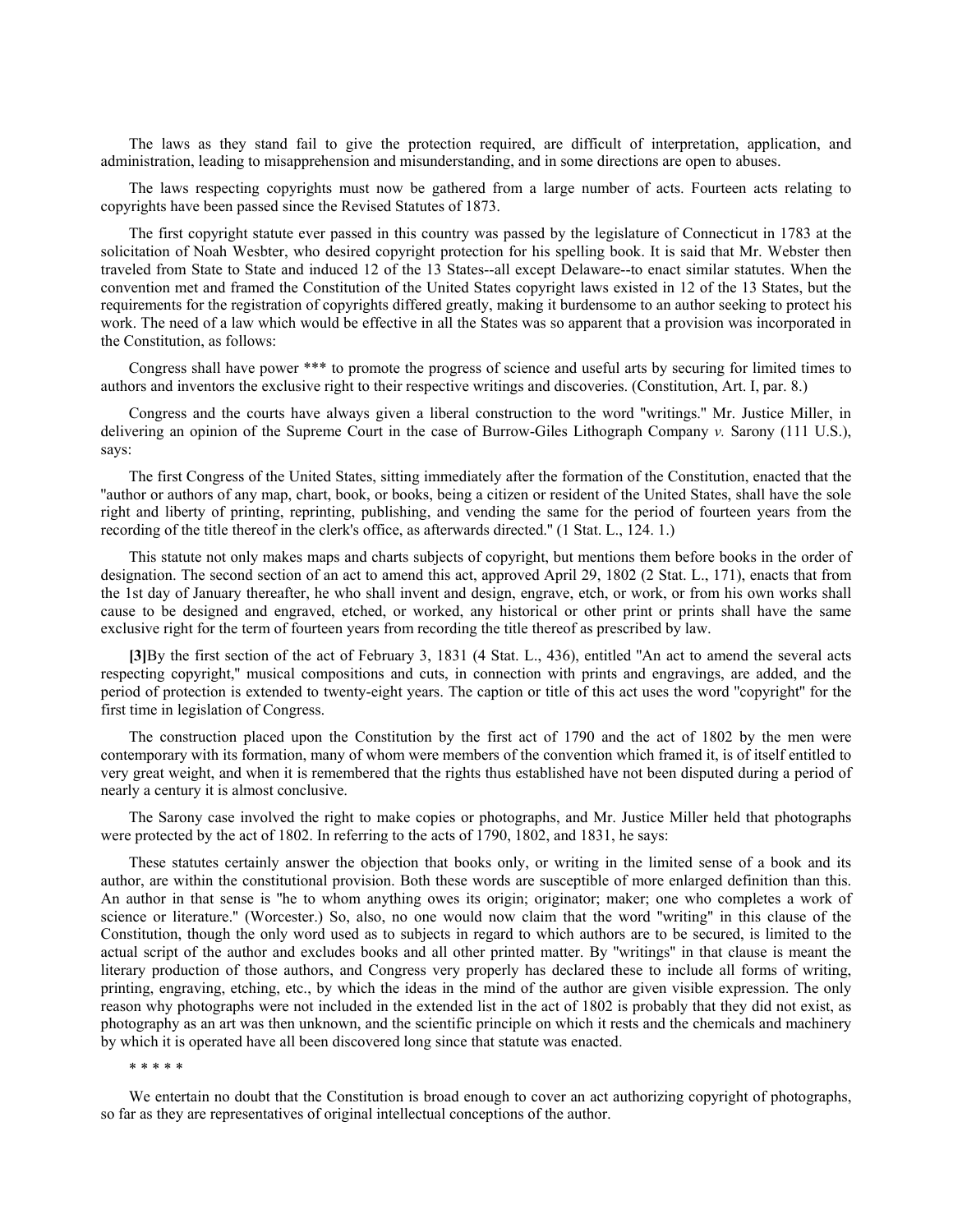As a result of the President's message previously referred to, Mr. Herbert Putnam, Librarian of Congress, issued invitations to those having an affirmative interest in copyright legislation to attend a conference for the purpose of formulating a copyright bill. Several conferences were held, two in the year 1905 and one or two in the year 1906. As a result of these conferences a bill was drawn which was introduced in the House and Senate by the chairmen of the two Committees on Patents, respectively. The Senate and House Committees on Patents, sitting conjointly, gave public hearings on June 6, 7, 8, and 9, 1906, and on December 7, 8, 10, and 11 of the same year. Both committees reported amended bills, but no action was taken by either the House or the Senate.

In the first session of this Congress the bills were reintroduced, in the House on December 2, 1907, by the chairman of the House Committee on Patents, and on December 16, 1907, in the Senate by the Chairman of the Senate Committee on Patents. Senator Kitteredge and Representative Barchfeld also introduced bills for a general revision of the copyright laws, and public hearings on these bills by the committees on patents, sitting conjointly, were held on March 26, 27, and 28, 1908. Later in the session bills were also introduced by Representative Washburn and Representative Sulzer. The attempt was made to produce a consistent, logical, and satisfactory statute which would meet the demands of all people interested in copyright property. Everybody who desired to be heard **[4]**was heard, and all suggestions and proposals of any interest were given careful consideration. As the hearings progressed the necessity for many amendments to any of the bills became evident, and new bills were from time to time drafted and introduced.

House bill 28192, which the committee voted unanimously to favorably report, differs in many respects from any of the bills previously introduced. Your committee believe that in all its essential features it fairly meets and solves the difficult questions with which the committee had to deal, although it is altogether probable that further discussion may show the need of amendments perfecting some of the sections.

Subsection (*a*) of section 1 adopts without change the phraseology of section 4952 of the Revised Statutes, and this, with the insertion of the word ''copy,'' practically adopts the phraseology of the first copyright act Congress ever passed -- that of 1790. Many amendments of this were suggested, but the committee felt that it was safer to retain without change the old phraseology which has been so often construed by the courts.

Paragraph (*b*) in the section contains certain new legislative features, but is consistent with the existing law as construed by the courts.

Paragraph (*c*) is new, but is believed to be a wise provision, and it needs no explanation.

There has been a good deal of discussion regarding subsection (*d*) of section 1. This section is intended to give adequate protection to the proprietor of a dramatic work. It is usual for the author of a dramatic work to refrain from reproducing copies of the work for sale, He does not usually publish his work in the ordinary acceptation of the term, and hence in such cases never receives any royalty on copies sold. His compensation comes solely from public representation of the work. It has sometimes happened that upon the first production of a dramatic work a stenographer would be present and would take all the words down and would then turn the manuscript over to some one who had hired him to do the work or sell it to outside parties. This manuscript would then be duplicated and sold to persons who, without any authority whatever from the author, would give public performances of the work. It needs no argument to demonstrate how great the injustice of such a proceeding is, for under it the author's rights are necessarily greatly impaired. If an author desires to keep his dramatic work in unpublished form and give public representations thereof only, this right should be fully secured to him by law. We have endeavored to so frame this paragraph as to amply secure him in these rights.

Subsection (*e*) of section 1 of the bill, which deals with the reproduction of music by mechanical means has been the subject of more discussion and has taken more of the time of the committee than any other provision in the bill. Many propositions looking to a solution of this question have been submitted and discussed, and much difficulty has been experienced in reaching an agreement, but the paragraph as it now stands in the bill is believed by the members of the committee to be a fair and just solution of the whole question. In speaking of this matter a well-informed writer says:

It is not a theoretical question, as it was twenty years ago, but an intensely live issue affecting the livelihood of many people and the soundness of investments aggregating many millions of dollars.

**[5]**Not only in the United States but in England and nearly all the countries of Europe this question is troubling the courts and the legislative bodies. No legislative body in the world has as yet taken such advanced ground in the line of securing the rights of composers in the matter of reproduction by mechanical means of their music as is contemplated by this bill. Several of the leading countries of the world have provided by law that anyone may with perfect freedom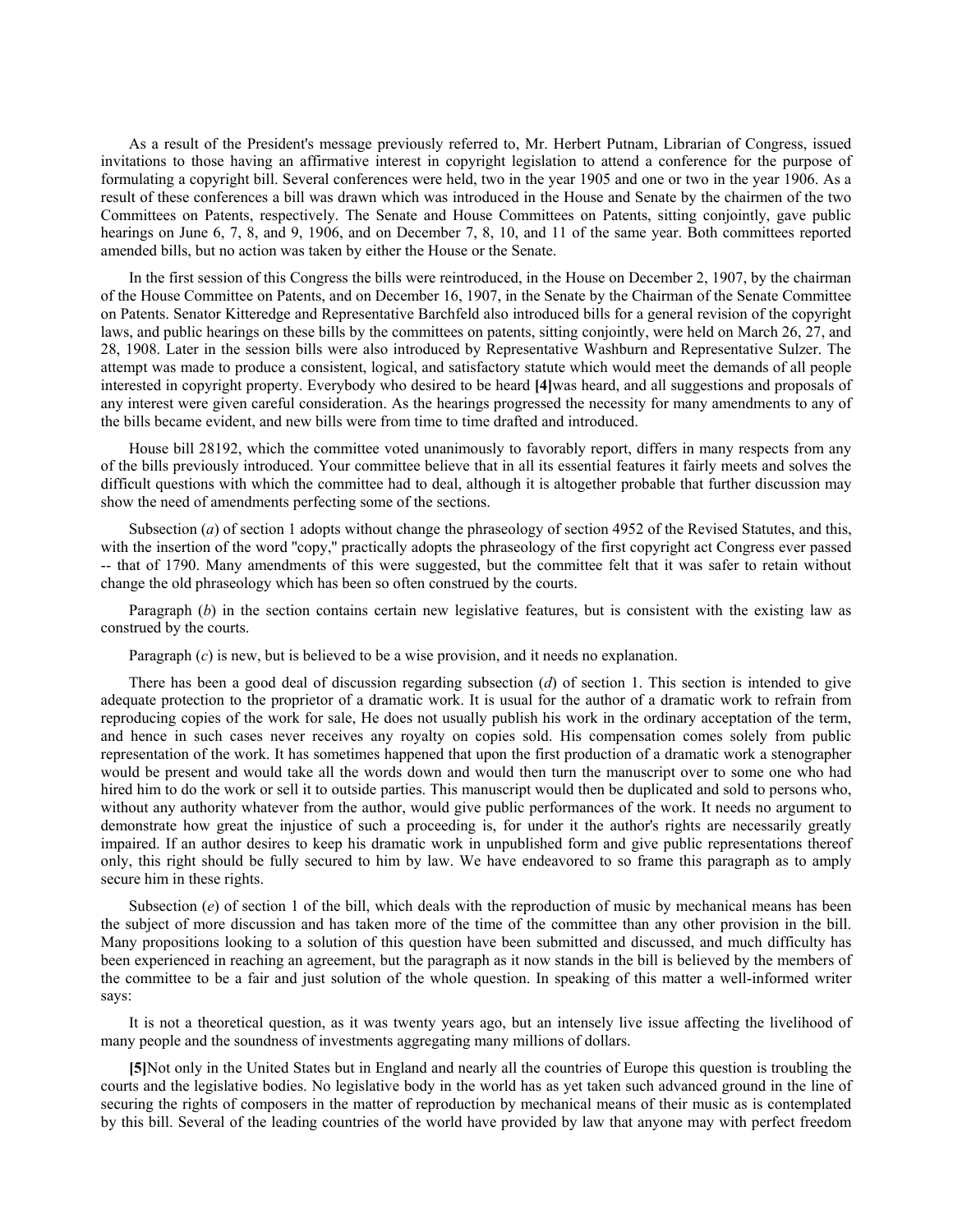and without any compensation to the composer reproduce by mechanical means copyrighted music. Only one country, so far as your committee is informed, has by legislation placed any restriction upon such use of copyrighted music, and that is Germany. In 1901 the German musical copyright law was passed, Section 22 of that law reads as follows:

The sale of disks, plates, cylinders, strips, and other parts of instruments which serve mechanically to reproduce musical compositions is permitted--

Except when the rendition--

in respect to dynamic power, duration of tone, and tempo is in a manner similar to a personal performance.

That covers only the reproduction of music by an instrument like the Metrostyle, by which the individual expression of the performer is given in the mechanical reproduction. It in no way affects the reproduction of such music by phonographs, graphophones, or the ordinary piano-playing instruments, for in these instruments the production is purely mechanical. Austria, in 1895, enacted a law which provides that--

The manufacture and public use of instruments for mechanical reproduction of music records shall be no infringement of copyright music.

England, in 1906, enacted into law the bill known as the "T. P. O'Connor bill," which provides that--

The expressions ''pirated copies'' and plates shall not for the purposes of this act be deemed to include perforated musical rolls.

We are not aware that any other countries have passed laws regarding this matter, In France, however, it has been judicially decided that while the reproduction of a musical composition by means of a talking machine is no violation of a composer's right, the words of a song may not be reproduced. Only one country in the world, so far as we know, now prohibits, without the consent of the composer, the reproduction of music on a phonograph or similar machine, and that is Italy. This is the result not of legislation, but is based upon a decision of a court, not the court of last resort, although pending a decision by such court of last resort the decision is effective.

In 1883 a conference was held at Berne, Switzerland, by those affirmatively interested in copyright legislation, and in 1884 there was held at Berne the first international conference for the protection of the rights of authors. At this meeting representatives were present from Austria, Belgium, Costa Rica, France, Germany, Great Britain, Haiti, Italy, the Netherlands, Salvador, Sweden and Norway, and Switzerland, and as the result of their deliberations there was prepared a ''Draft convention for the creation of a general union for the protection of the rights of authors;'' and in 1886, at another conference held in Berne, the final text of the Berne convention was agreed to and signed by the representatives of Belgium, France, Germany, Great Britain, Haiti, Italy, Liberia, Spain, Switzerland, **[6]** and Tunis, In 1896 there was a further international conference regarding this matter held in Paris which modified the text of the Berne convention, and at this conference Belgium, France, Germany, Italy, Luxemburg, Monaco, Montenegro, Spain, Switzerland, and Tunis were represented.

Last year another conference was held at Berlin, and the following signatory states were represented: Belgium, Denmark, France, Germany, Great Britain, Italy, Japan, Luxemburg, Monaco, Norway, Spain, Sweden, Switzerland, and Tunis. The United States has never been a party to any of these conventions, although at the Berlin conference this country, with a number of others, had delegates present to make observations, but with no power to vote or take part in the discussions. A new convention was there agreed upon and signed by the representatives of the states of the countries belonging to the copyright union. Article 13 of that convention recommends for adoption by the countries of the union the granting to authors of musical works of the exclusive right to control the reproductions of their compositions by mechanical means, but provides that--

The limitations and conditions relative to the application of this article shall be determined by the domestic legislation of each country in its own case; but all limitations and conditions of this nature shall have an effect strictly limited to the country which shall have adopted them.

And it is further provided in that article that the provision shall have no retroactive effect. The provision has no effect whatever in any country of the union until that country decides to pass the necessary legislation.

Your committee have felt that justice and fair dealing, however, required that when the copyrighted music of a composer was appropriated for mechanical reproduction the composer should have same [*sic*] compensation for its use and that the composer should have the further right of forbidding, if he so desired, the rendition of his copyrighted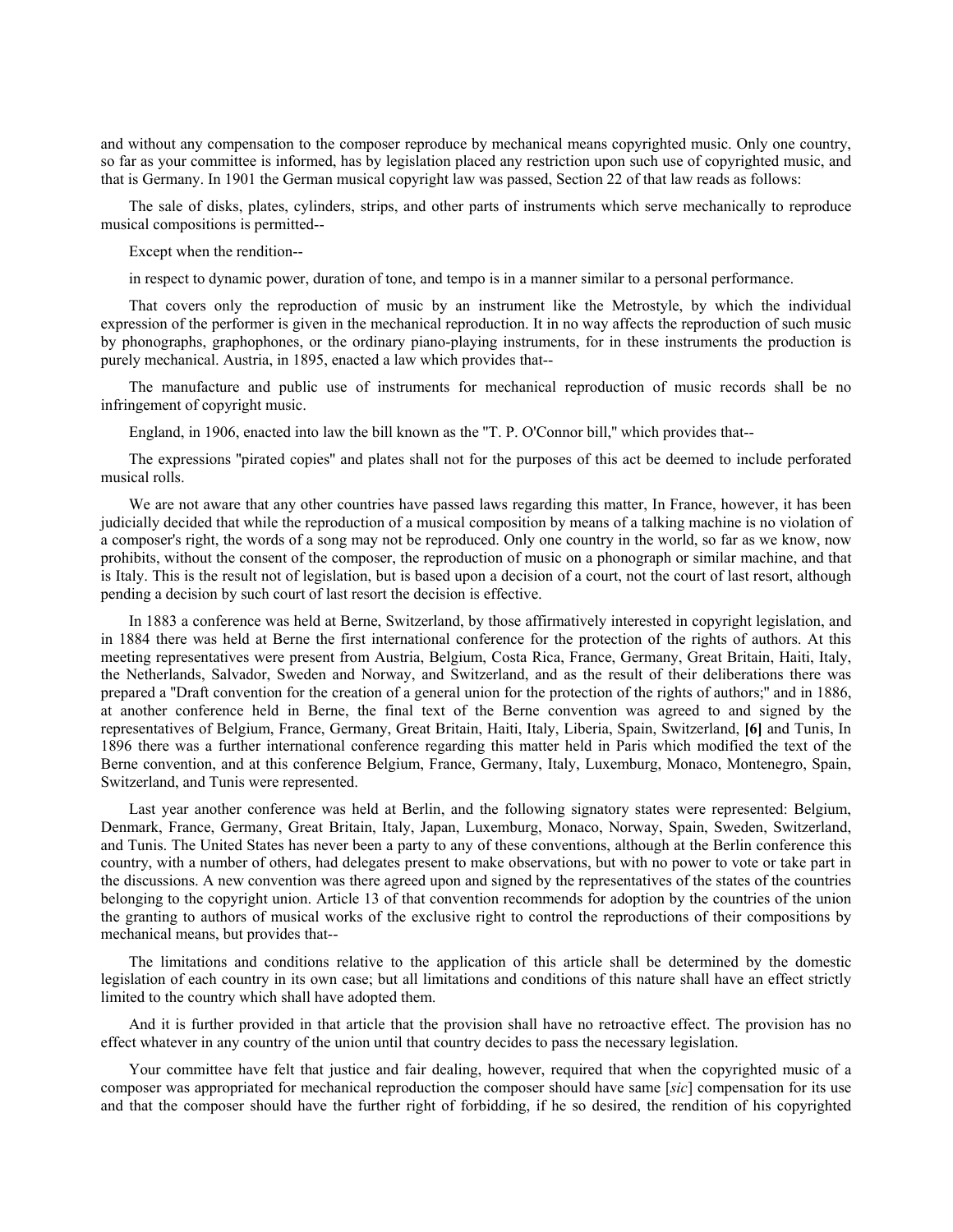music by the mechanical reproducers. How to protect him in these rights without establishing a great music monopoly was the practical question the committee had to deal with. The only way to effect both purposes, as it seemed to the committee, was, after giving the composer the exclusive right to prohibit the use of his music by the mechanical reproducers, to provide that if he used or permitted the use of his music for such purpose then, upon the payment of a reasonable royalty, all who desired might reproduce the music.

The Constitution of the United States provides, Article I, section 8--

Congress shall have the power--

To promote the progress of science and useful arts by securing for limited times, to authors and inventors, the exclusive right to their respective writings and discoveries.

It will be noticed that the language of this authority limits the power of Congress by several conditions. The object of all legislation must be (1) to promote science and the useful arts; (2) by securing for limited times to authors the exclusive right to their writings; (3) that the subjects which are to be secured are ''the writings of authors.'' It will be seen, therefore, that the spirit of any act which Congress is authorized to pass must be one which will promote the progress of science and the useful arts, and unless it is **[7]**designed to accomplish this result and is believed, in fact, to accomplish this result, it would be beyond the power of Congress.

The enactment of copyright legislation by Congress under the terms of the Constitution is not based upon any natural right that the author has in his writings, for the Supreme Court has held that such rights as he has are purely statutory rights, but upon the ground that the welfare of the public will be served and progress of science and useful arts will promoted by securing to authors for limited periods the exclusive rights to their writings. The Constitution does not establish copyrights, but provides that Congress shall have the power to grant such rights if it thinks best. Not primarily for the benefit of the author, but primarily for the benefit of the public, such rights are given. Not that any particular class of citizens, however worthy, may benefit, but because the policy is believed to be for the benefit of the great body of people, in that it will stimulate writing and invention, to give some bonus to authors and inventors.

In enacting a copyright law Congress must consider, as has been already stated, two questions: First, how much will the legislation stimulate the producer and so benefit the public; and, second, how much will the monopoly granted be detrimental to the public. The granting of such exclusive rights, under the proper terms and conditions, confers a benefit upon the public that outweighs the evils of the temporary monopoly.

It was at first thought by the committee that the copyright proprietors of musical compositions should be given the exclusive right to do what they pleased with the rights it was proposed to give them to control and dispose of all rights of mechanical reproduction, but the hearings disclosed that the probable effect of this would be the establishment of a mechanical-music trust. It became evident that there would be serious danger that if the grant of right was made too broad, the progress of science and useful arts would not be promoted, but rather hindered, and that powerful and dangerous monopolies might be fostered which would be prejudicial to the public interests. This danger lies in the possibility that some one company might secure, by purchase or otherwise, a large number of copyrights of the most popular music, and by controlling these copyrights monopolize the business of manufacturing the selling music producing machines, otherwise free to the world.

The main object to be desired in expanding copyright protection accorded to music has been to give to the composer an adequate return for the value of his composition, and it has been a serious and a difficult task to combine the protection of the composer with the protection of the public, and to so frame an act that it would accomplish the double purpose of securing to the composer an adequate return for all use made of his composition and at the same time prevent the formation of oppressive monpolies, which might be founded upon the very rights granted to the composer for the purpose of protecting his interests.

It appeared that some years ago contracts were made by one of the leading mechanical reproducing establishments of the country with more than 80 of the leading music publishing houses in this country. Some of these contracts were filed with the committee and show that under them the reproducing company acquired the rights for mechanical **[8]**reproduction in all the copyrighted music which the publishing house controlled or might acquire and that they covered a period of at least thirty-five years, with the possibility of almost indefinite extension. These contracts were made in anticipation of a decision by the courts that the existing law was broad enough to cover the mechanical reproduction, and one consideration on the part of the reproducing company was an agreement that that company would cause suit to be brought which would secure a decision of the Supreme Court of the United States.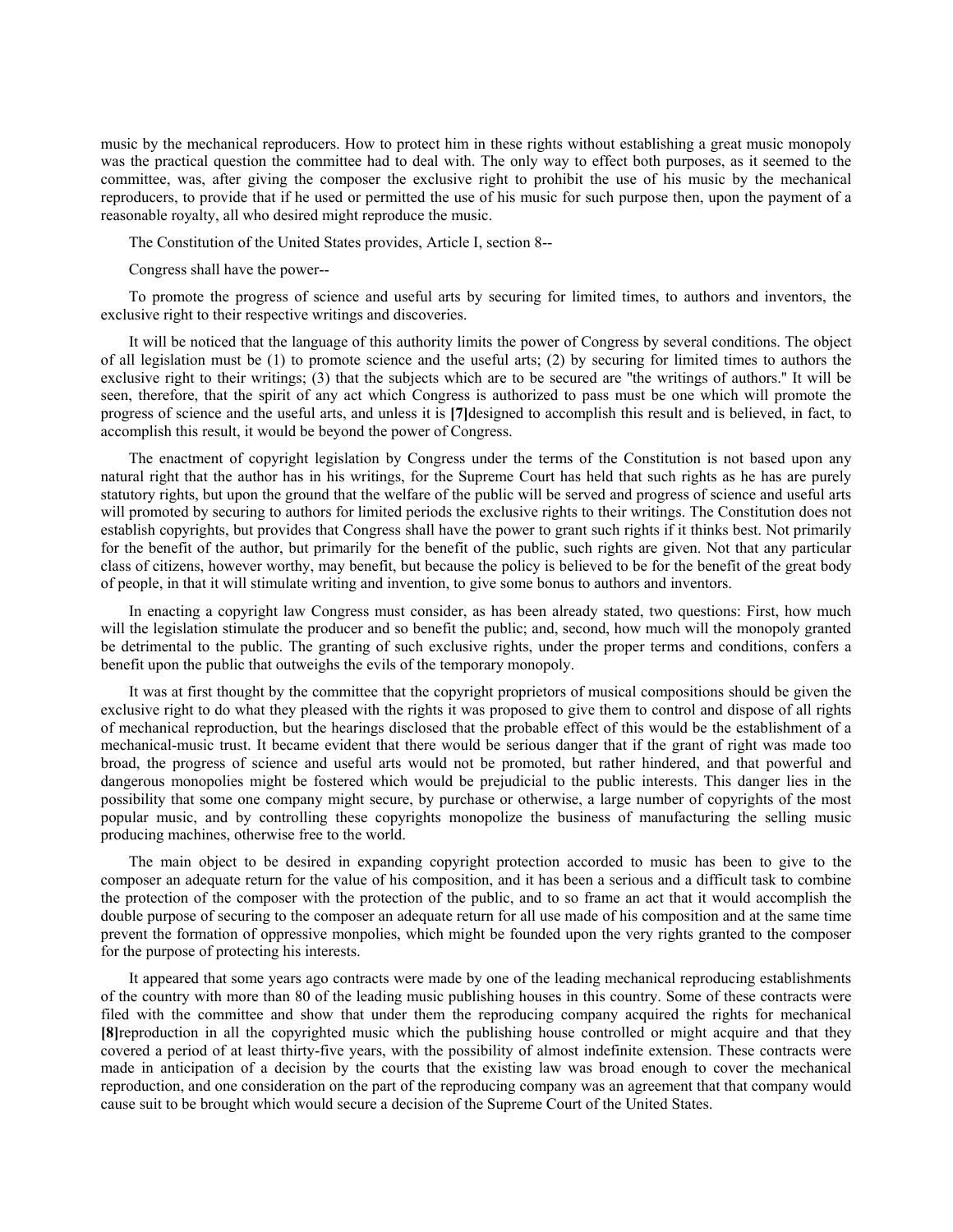Later on another set of contracts were prepared, based upon the passage by Congress of a law which would give such rights. The case brought in accordance with this agreement, the White-Smith Music Publishing Company *v*. The Apollo Company -- The Apollo Company being engaged in the sale of piano players and of perforated rolls of music - was decided by the Supreme Court of the United States on February 28, 1908. Mr. Justice Day delivered the opinion of the court. In passing on the question he said:

These perforated rolls are parts of a machine which, when duly applied and properly operated in connection with the mechanism to which they are adapted, produce musical tones in harmonious combination. But we can not think that they are copies within the meaning of the copyright act.

It may be true that the use of these perforated rolls, in the absence of statutory protection, enables the manufacturers thereof to enjoy the use of mechanical compositions for which they pay no value. But such considerations properly address themselves to the legislative and not to the judicial branch of the Government.

Not only would there be a possibility of a great music trust in this country and abroad, but arrangements are being actively made to bring it about. The Company Fonotipia, of Milan, Italy, is perhaps the largest music-publishing company in the world, and has a practical monopoly of the business of producing music by mechanical means in Italy. This company is now taking steps to form an international trust, and a copy of a contract between this company and a leading publishing house of Berlin, Germany, has been filed with the committee. Under this contract the publishing firm gives to the Company Fonotipia the exclusive right of undertaking for all countries the mechanical musical productions of all the musical copyrights it may own for a term of twenty years upon the payment to the publishing house of a royalty of 4 per cent of the net price at which the company sells the devices which reproduce the music by mechanical means; and the Company Fonotipia binds itself to bring suits to establish this monopoly in the countries of the Berne Union, and it is agreed between the parties to this contract that no suit shall be brought in Germany until after the termination of the Berlin conference of 1906, in order that public opinion should not be excited until after the convention had been agreed upon. At the time this contract was made, in 1905, it was expected that there would be a conference in Berlin in 1906.

One of the most distinguished of American composers, speaking of this probable monopoly, said:

Let our people pay tax upon the oil, sugar, and tobacco they consume; let them render unto the trusts the things which the trusts exact, but let us keep music free from a trust.

A condition of affairs which would limit the market for what the composer has to sell to one customer might be quite as injurious to the composer as it would be to the public.

It was this situation that your committee had in view when they sought to formulate a law which would give to the composer the exclusive right to prohibit the reproduction of his music by mechanical means on the part of anybody if he desired, to secure to him adequate compensation from all reproducers if he did not desire to exercise this exclusive right to prohibit and to prevent the establishment of a great trade monopoly. We fully believe that all this will be secured under the provisions of subsection (*e*).

It is not the intention of the committee to extend the right of copyright to the mechanical reproductions themselves, but only to give the composer or copyright proprietor the control, in accordance with the provisions of the bill, of the manufacture and use of such devices. It is not the intention of the committee to grant to citizens or subjects of foreign countries any rights under the proposed copyright law which such countries do not give to American authors and composers; and for that reason, in this paragraph, which refers to musical compositions, we have the proviso that the rights given shall not include the works of a foreign author or composer unless the foreign state or nation of which such author or composer is a citizen or subject grants, either by treaty, convention, agreement, or law, to citizens of the United States similar rights; and in section 8 of the bill we provide for reciprocity regarding copyrights generally, excepting only, in the last-named provision, an alien who is domiciled within the United States at the time of the first publication of his work.

The exception regarding the public performance of a musical composition upon coin-operated machines in a place where an admission fee is not charged is understood to be satisfactory to the composers and proprietors of musical copyrights. A representative of one of the largest musical publishing houses in the country stated that the publisher finds the so-called ''penny parlor'' of first assistance as an advertising medium.

A suggestion has been made that a compulsory license in copyright legislation would be unconstitutional. The great weight of opinion, however, is the other way, It is true that Congress could not legislate a man's existing rights out of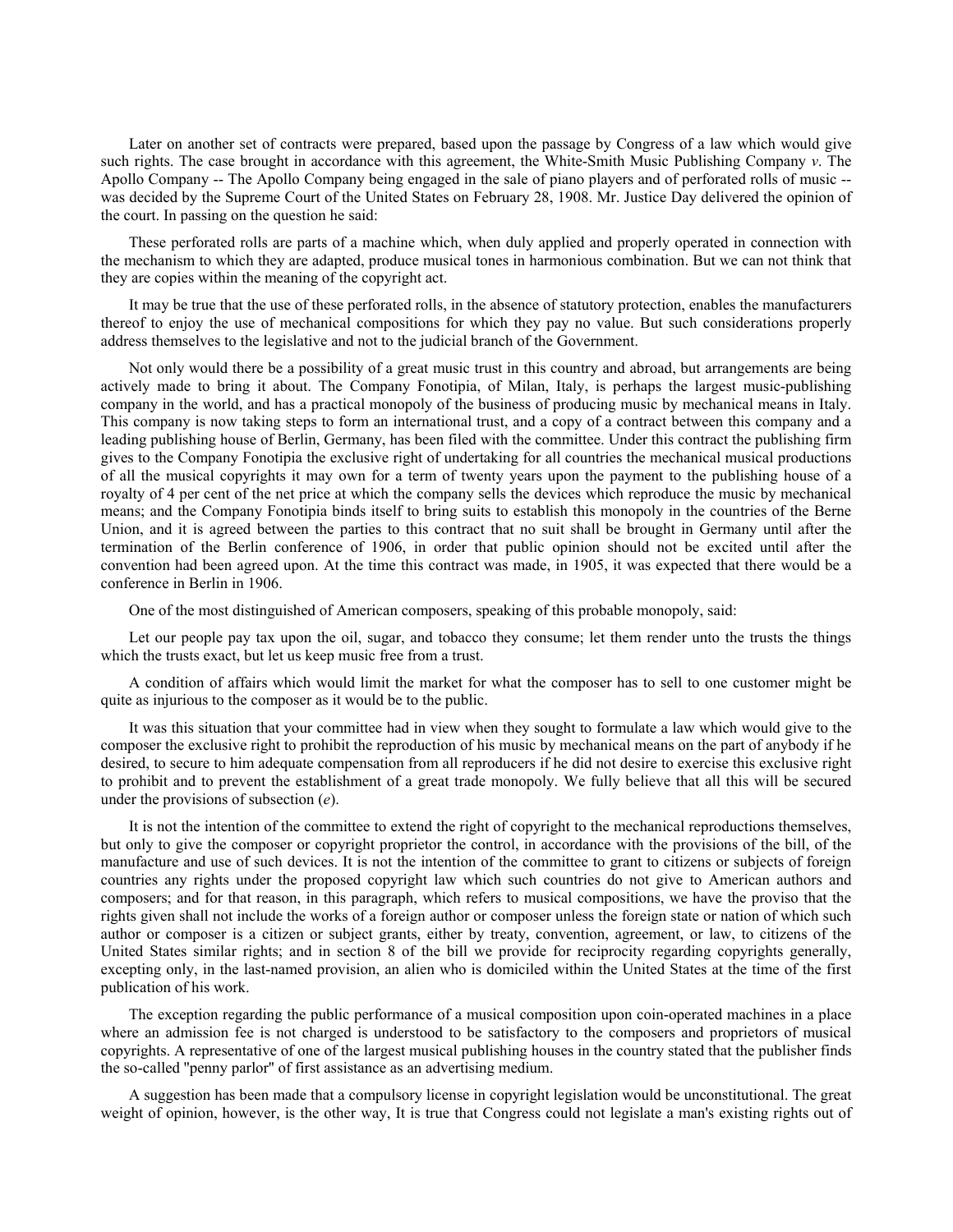existence, for thereby it would impair the obligation of a contract; but in this case Congress is creating a new property right, and in creating new rights Congress has the power to annex to them such conditions as it deems wise and expedient. The Supreme Court of the United States, in the case of *Wheaton & Donaldson v. Peters & Griggs (8 Peters, 592),* uses this language:

This right, as has been shown, does not exist at common law; it originated, if at all, under the acts of Congress. No one can deny that when the legislature are about to vest an exclusive right in an author or an inventor, they have the power to prescribe the conditions on which such right shall be enjoyed; and that no one can avail himself of such right who does not substantially comply with the requisitions of the law.

Section 2 is new in phraseology, although substantially the same provision is found in section 4967 of the Revised Statutes. It was thought best by the committee to insert the provision in this form in order that it might be perfectly clear that nothing in the bill was intended to impair in any way the common-law rights in respect to this kind of work.

Section 3 does away with the necessity of taking a copyright on the contributions of different persons included in a single publication, but in express terms we provide that it shall not extend the duration or scope of any copyright nor do we intend to make copyrightable anything which has fallen into the public domain.

Section 4 is declaratory of existing law. It was suggested that the word ''works'' should be substituted for the word ''writings,'' in view of the broad construction given by the courts to the word ''writings,'' but it was thought better to use the word ''writings,'' which is the word found in the Constitution. It is not intended by the use of this word to change in any way the construction which the courts have given to it.

Section 5 refers solely to a classification made for the convenience of the copyright office and those applying for copyrights.

Section 6 reenacts existing law and permits the copyrighting of abridgments and new versions of works, or works republished with new matter, but provides that such copyright shall give no exclusive right to the use of the original works or in any way extend the copyright on such original works.

The first clause in section 7 is inserted in order to make it clear that the original text of any work which has fallen into the public domain can not be copyrighted, and the proviso in that section is inserted for the reason that the Government often desires to make use in its publications of copyrighted material, with the consent of the owner of the copyright, and it has been regarded heretofore as necessary to pass a special act every time this was done, providing that such use by the Government should not be taken to give to anyone the right to use the copyrighted material found in the government publication. It was thought best, instead of being obliged to resort every little while to a special act, to have some general legislation on this subject.

The first part of section 8 makes no change in existing law. The proviso in the section is new and relates to copyright on the work of an author who is a citizen or subject of a foreign state. Subsection (*a*) is intended to give to a foreign author actually domiciled in the United States at the time of first publication of his work all the rights we give to our own citizens, even though he be a citizen of a foreign state which does not give to citizens of the United States the benefit of their copyright laws. The act of March 3, 1891, provided for an international agreement regarding copyrights. Under the provisions of this act the citizen or subject of a foreign state or nation was given the right to copyright here when such state or nation gave to citizens of the United States the benefit of their copyright laws; and subsection (*b*) is intended, with some slight modifications, to be declaratory of the provisions of the act of March 3, 1891.

Section 9 points out the preliminaries which must be complied with in order to obtain copyright. Under existing law the filing of title and deposit of copies on or before the date of first publication are conditions precedent, and any failure to comply with them works a forfeiture of the copyright. It is proposed under this bill to so change this as to have the copyright effective upon the publication with notice, and other formalities become conditions subsequent. The exception regarding books seeking an ad interim term will be discussed in connection with section 21 of the bill.

Section 10 explains the method of obtaining registration of the claim to copyright and what must be done before the register of copyrights can issue to the claimant a certificate of registration.

Section 11 refers to copyright on works of which copies are not reproduced for sale, and deals with what shall be deposited as copies. It provides, however, that if the work is later reproduced in copies for sale, the copies themselves must be deposited. If the work be a photograph, the proprietor need not file a copy of the photograph, but merely a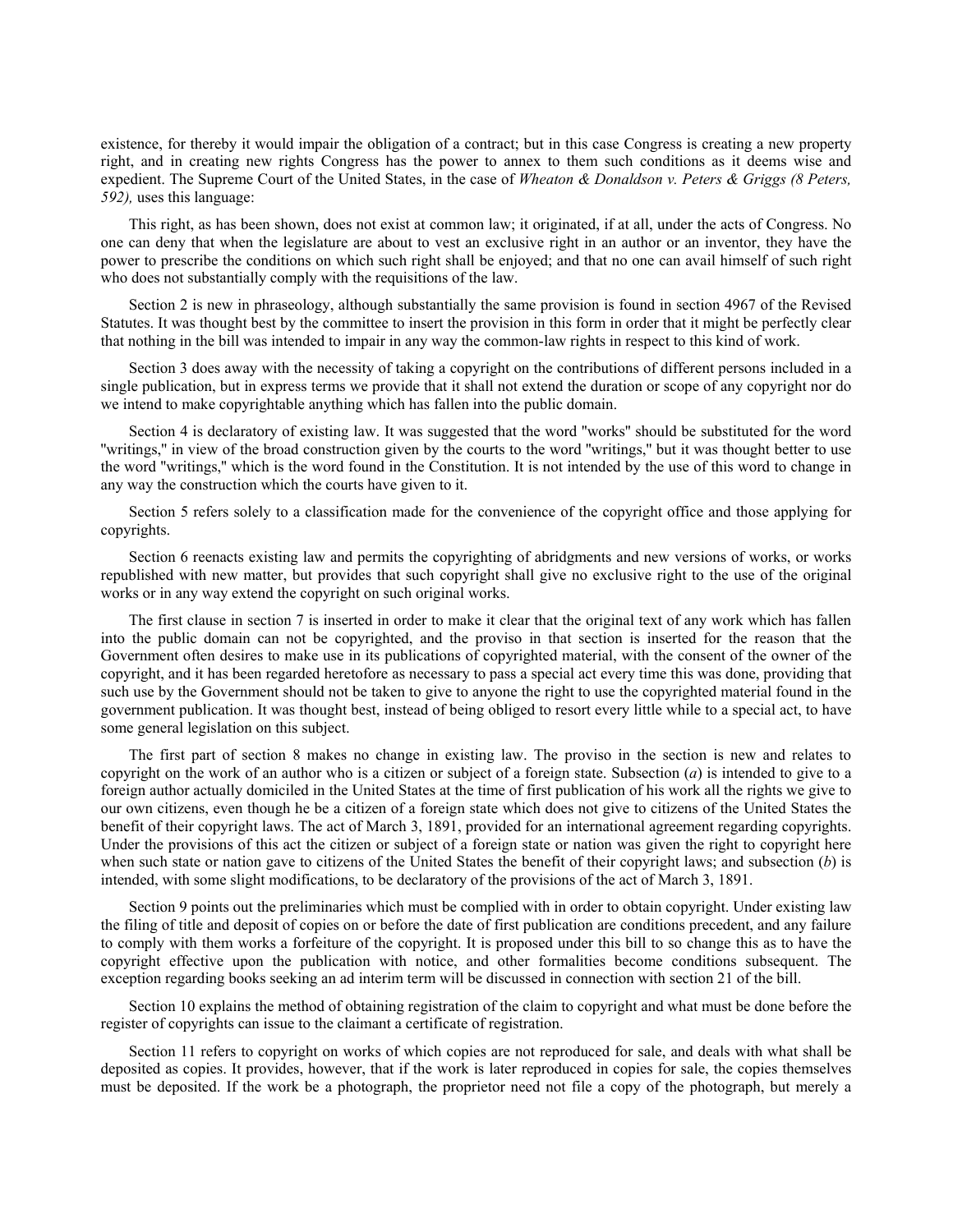photographic print. If it be a work of art or a plastic work, he need not file a copy of that, but simply a photograph or an identifying reproduction thereof.

Sections 12 and 13 deal with the deposit of copies, and should be considered together. They materially alter the existing law, which provides that in order to make the copyright valid there must be deposited two complete copies of the book or other article not later than the date of first publication. The failure of a shipping clerk to see that the copies go promptly forward to Washington may destroy a copyright of great value, and many copyrights have been lost because by some accident or mistake this requirement was not complied with. The committee felt that some modification of this drastic provision, under which the delay of a single day might destroy a copyright, might well be made. The bill reported by the committee provides that there shall be ''promptly'' deposited in the copyright office, or in the mail, addressed to the register of copyrights, two complete copies of the best edition then published, and that no action or proceeding shall be maintained for the infringement of copyright in any work until the provisions with respect to the deposit of copies and the registration of such work shall have been complied with.

If the works are not promptly deposited, we provide that the register of copyrights may at any time after publication of the work, upon actual notice, require the proprietor of the copyright to deposit, and then in default of deposit of copies of the work within three months from any part of the United States, except an outlying territorial possession of the United States, or within six months from any outlying territorial possession of the United States, or from any foreign country, the proprietor of the copyright shall be liable to a fine of \$ 100 and to pay to the Library of Congress twice the amount of the retail price of the best edition of the work, and the copyright shall become void. It was suggested that the forfeiture of the copyright for failure to deposit copies was too drastic a remedy, but your committee feel that in many cases it will be the only effective remedy: certainly the provision for compelling the deposit of copies by the imposition of a fine would be absolutely unavailing should the copyright proprietor be the citizen or subject of a foreign state.

Section 14 changes existing law in one respect. Section 4961 of the Revised Statutes provides that when such articles are delivered to the postmaster he ''shall, if requested, give receipt therefor; and when so delivered he shall mail it to its destination.'' The provision in the bill adds that he shall forward ''without cost to copyright claimant.''

Section 15 is known as the ''manufacturing section.'' In order to afford protection to American typographers, Congress some years ago enacted a law providing that in case of a book, photograph, chromo, or lithograph the two copies of the same required to be delivered to the Librarian of Congress should be printed from type set within the limits of the United States, or from plates made therefrom, or from negatives or from drawings on stone made within the limits of the United States. No penalty whatever was affixed to the failure to comply with this requirement. The applicant for a copyright simply stated that his book was so printed. This statement was not made under oath nor did he ever indicate where the work was done. It was found that this statute did not in all cases afford adequate protection and it was claimed that books were copyrighted which had not been manufactured in compliance with this provision.

On April, 28, 1904, the House passed a bill which required the applicant for a copyright to make an affidavit setting forth that the two copies to be deposited had been made in compliance with the statute, and provided that any violation of the act or the making of a false affidavit as to having complied with the conditions shall be deemed a misdemeanor, punishable by fine, and that all rights under the copyright shall be forfeited. That bill was favorably reported by the Senate committee, but failed to be reached.

It was felt by your committee that if there was reason, as we think there was, for the requirement that the book should be printed from type set in this country, there was just as much reason for a requirement that the book should be printed and bound in this country and that the ordinary illustrations produced by lithographic process and photoengraving process and separate lithographs or photo-engravings should be made in this country. That protection to the men engaged in the work of setting type, making plates, printing and binding books is given by this section, which also carries the penalty provision for knowingly making a false affidavit as to compliance with these provisions, An exception, so far as lithographs and photo-engravings are concerned, is made in case ''the subjects represented are located in a foreign country.''

It was contended with much force in the hearings before the committee that the color scheme in lithographs to illustrate a scientific work, particularly a work on surgery, must be worked out under the eye of the author, It was further said that a lithograph reproducing a painting must be worked out in front of the painting, and that possibly the same theory would apply to a lithograph of scenery or any lithograph intended to accurately represent the color scheme of any object. The committee finally decided to leave this matter as it is now found in the bill, although it was contended that the exception might well be confined to lithographs illustrating a scientific work or reproducing a work of art.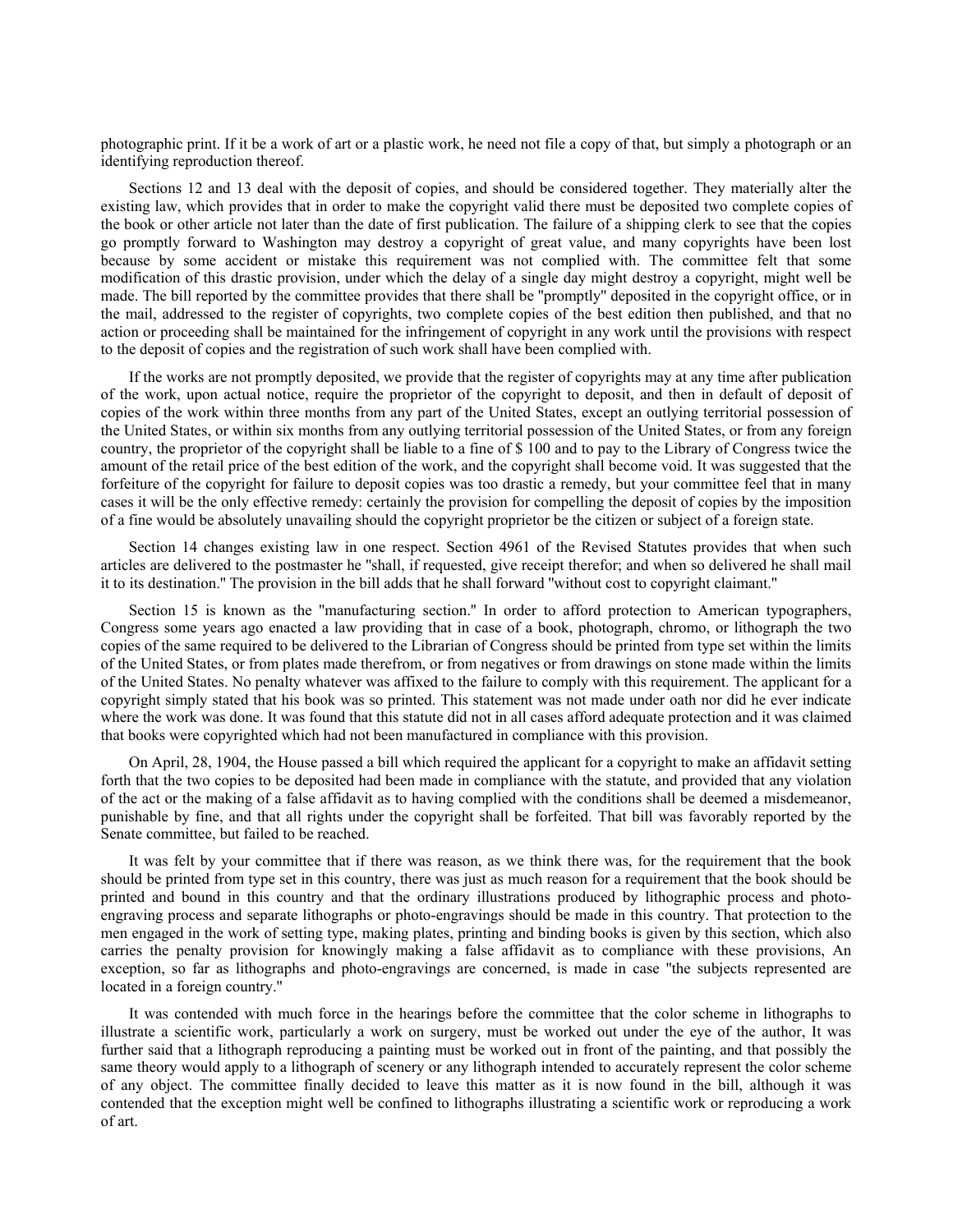Sections 16 and 17 are intended to make effective section 15.

Sections 18 and 19 refer to the copyright notice. The notice now required by law, which must be very strictly followed in order to prevent forfeiture of the copyright, is as follows:

Entered according to act of Congress in the year----, by A. B., in the office of the Librarian of Congress, at Washington; or, at his option, the word "Copyright," together with the year the copyright was entered, and the name of the party by whom it was taken out; thus: ''Copyright, 18--, by A. B.''

The bill as originally introduced provided that the notice of copyright should consist of the word ''Copyright,'' or of some abbreviation thereof, accompanied in every case by the name of the copyright proprietor, or, in case it was a work of art, etc., by the proprietor's initials, monogram, etc.; that in case of a book or other printed publication the notice should be on its title-page or the page immediately following. If it was a map, work of art, drawing, plasticwork, photograph, or a print, notice should be upon some accessible portion of the work itself, or on the margin, back, base, or pedestal, etc. No date was required, not even the year in which the copyrights was secured, in case of a book or anything else. Serious objections were made to the elimination of the date. It was said that the public would have no means of ascertaining whether the copyright had expired and that the public was entitled to that knowledge.

Your committee felt that in case of books or printed publications, including dramatic and musical works, the year in which the copyright began should be stated in the notice, and we have provided for the insertion of the date in the notice in all such works. Your committee did not feel that it was necessary to have the date printed on works of art, etc. Artists have always objected to the copyright notice which they were obliged to put on the pictures, because it was considered a disfigurement, and we have retained substantially the provision of the original bill regarding the notice in such cases. The original bill provided that when the rights of public performance were desired the notice should include the statement "rights of public performance reserved." Since the right of public performance is as clearly incidental to the general right as is the right of translation or dramatization and is so treated in the bill, specific notice of it seems as little requisite as in the case of other subsidiary rights.

Section 20 makes a material change in existing law. Under existing law notice of copyright must be printed in every copy of every edition of a book. If any copy of any edition published by authority of the proprietor of the copyright by accident or mistake gets out without the copyright notice, the whole copyright is lost. More copyrights have been lost under this drastic provision of the law than in any other way. Your committee believe than an unintentional failure to comply with this requirement in the case of a single book ought not to have attached to it the penalty involved in the forfeiture of the copyright, and this bill provides that--

Where the copyright proprietor has sought to comply with the provisions of this act with respect to notice, the omission by accident or mistake of the prescribed notice from a particular copy or copies shall not invalidate the copyright or prevent recovery for infringement against any person who, after actual notice of the copyright, begins an undertaking to infringe it, but shall prevent the recovery of damages against an innocent infringer who has been misled by the omission of the notice; and in a suit for infringement no permanent injunction shall be had unless the copyright proprietor shall reimburse to the innocent infringer his reasonable outlay innocently incurred if the court, in its discretion, shall so direct.

If the notice is omitted by accident or mistake so as to lead an innocent party to think he had a right to reproduce the book or other copyrighted matter and begins to do so, then no damages shall be recovered against him if he has been misled by the omission of the notice, and until he has actual notice in a suit for infringement no permanent injunction shall be had without reimbursement to the innocent infringer for his outlay if the court shall so direct.

Section 21 gives to authors of books written in the English language an ad interim term, which can not in any case endure more than sixty days. By the act approved March 3, 1905, the proprietor of a book published abroad in a foreign language was, under certain conditions, given twelve months after the first publication in such foreign country to deposit copies and comply with the other conditions regarding copyright.

After the passage of the act of 1905 English authors felt that some such rights should be given them. Section 21 was inserted for that purpose. This bill modifies the act of March 3, 1905, which relates to books of foreign origin in a foreign language, so that until such works are translated and published in English here, they may obtain copyright for the full term by the deposit of one copy in such foreign language bearing notice of copyright within thirty days after publication abroad. This change is made for the reason that it is believed that greater benefit might accrue by according general protection to such works, thus promoting projects for translations into English which under the general clause would later be produced within the United States in order to gain copyright here as works in English.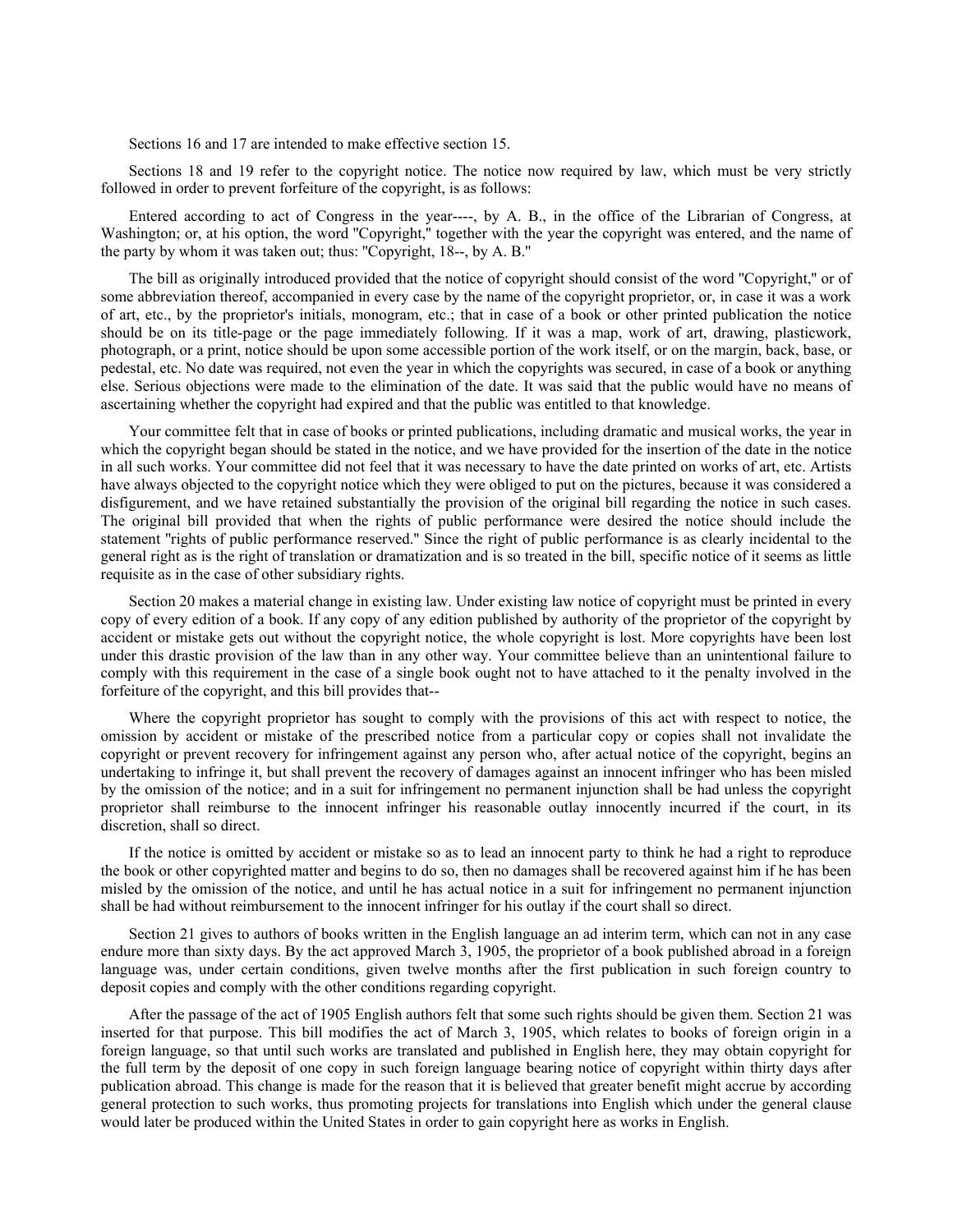Section 22 provides for an extension of the ad interim term so that it will endure for the full term provided in the act upon compliance with all the provisions of this act as to deposit of copies, registration, filing of affidavits, etc.

Section 23 deals with the term of the copyright. Under existing law the copyright term is twenty-eight years, with the right of renewal by the author, or by the author's widow or children if he be dead, for a further term of fourteen years. The act of 1790 provided for an original term of fourteen years, with the right of renewal for fourteen years. The act of 1831 extended the term to its present length. It was urged before the committee that it would be better to have a single term without any right of renewal, and a term of life and fifty years was suggested. Your committee, after full consideration, decided that it was distinctly to the advantage of the author to preserve the renewal period. It not infrequently happens that the author sells his copyright outright to a publisher for a comparatively small sum. If the work proves to be a great success and lives beyond the term of twenty-eight years, your committee felt that it should be the exclusive right of the author to take the renewal term, and the law should be framed as is the existing law, so that he could not be deprived of that right.

The present term of twenty-eight years, with the right of renewal for fourteen years, in many cases is insufficient. The terms, taken together, ought to be long enough to give the author the exclusive right to his work for such a period that there would be no probability of its being taken away from him in his old age, when, perhaps, he needs it the most. A very small percentage of the copyrights are ever renewed. All use of them ceases in most cases long before the expiration of twenty-eight years, In the comparatively few cases where the work survives the original term the author ought to be given an adequate renewal term. In the exceptional case of a brilliant work of literature, art, or musical composition it continues to have a value for a long period, but this value is dependent upon the merit of the composition. Just in proportion as the composition is meritorious and deserving will it continue to be profitable, provided the copyright is extended so long; and it is believed that in all such cases where the merit is very high this term is certainly not too long.

Your committee do not favor and the bill does not provide for any extension of the original term of twenty-eight years, but it does provide for an extension of the renewal term from fourteen years to twenty-eight years; and it makes some change in existing law as to those who may apply for the renewal. Instead of confining the right of renewal to the author, if still living, or to the widow or children of the author, if he be dead, we provide that the author of such work, if still living, may apply for the renewal, or the widow, widower, or children of the author, if the author be not living, or if such author, widow, widower, or children be not living, then the author's executors, or, in the absence of a will, his next of kin. It was not the intention to permit the administrator to apply for the renewal, but to permit the author who had no wife or children to bequeath by will the right to apply for the renewal.

In the case of composite or cyclopedic works, to which a great many authors contribute for hire and upon which the copyright was originally secured by the proprietor of the work, it was felt that the proprietor of such work should have the exclusive right to apply for the renewal term. In some cases the contributors to such a work might number hundreds and be scattered over the world, and it would be impossible for the proprietor of the work to secure their cooperation in applying for the renewal.

Section 24 deals with the extension of copyrights subsisting when this act goes into effect and has the same provision regarding those who may apply for the extension of the subsisting term to the full term, including renewal, as is found in the preceding section regarding renewals generally.

Section 25 deals with the matter of civil remedies for infringement of a copyright. Subsection (*a*) is merely declaratory of existing law. The provision in subsection (*b*) that in proving profits the plaintiff shall be required to prove sales only, etc., is taken from the existing law relating to trade-marks. The provision that the copyright proprietor may have such damages as well as the profits which the infringer shall have made is substantially the same provision found in section 4921 of the Revised Statutes relating to remedies for the infringement of patents. The courts have usually construed that to mean that the owner of the patent might have one or the other, whichever was the greater. As such a provision was found both in the trade-mark and patent laws, the committee felt that it might be properly included in the copyright laws. The provision that in lieu of actual damages and profit such damages shall be awarded as shall appear to the court just, not exceeding the sum of \$ 5,000, is a modification of existing law, decreasing instead of increasing the amount which may be obtained in this way. There have been actions brought under existing law where the penalty would have been \$ 30,000, and under the law now in force regarding certain infringements it is provided that the damages shall not be less than \$ 250 nor more than \$ 10,000. The special limitation as to the amount of damages which may be recovered in case of a newspaper reproduction of a copyrighted photograph is made because such reproduction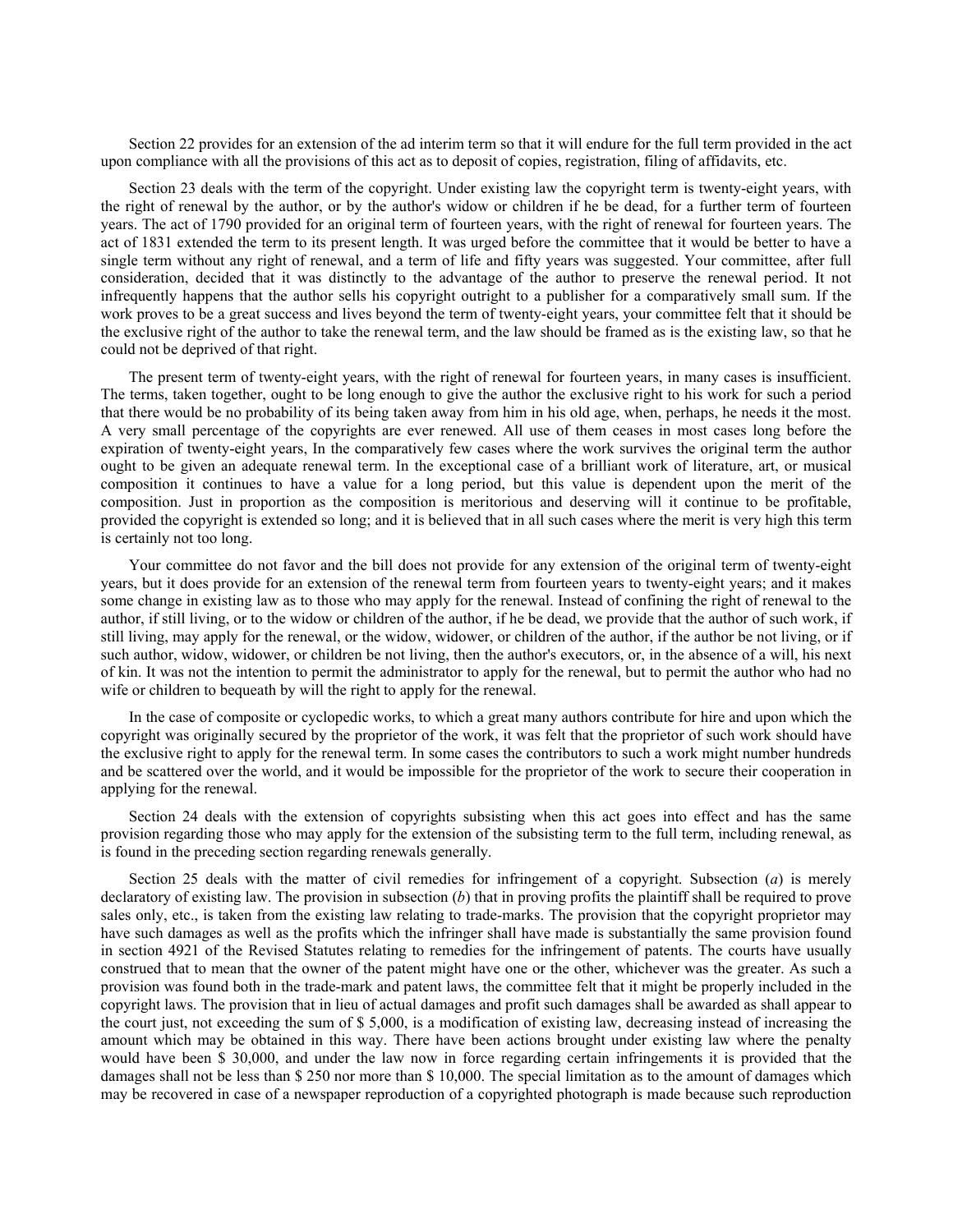has little permanent value or usefulness and a reproduction in this form does not damage the copyright proprietor to as great an extent as would the reproduction and sale of copies of the photograph in a different form.

The first subdivision of the section is, with a slight change of phraseology, reenactment of existing law. The second subdivision is, as to most of the articles covered, a reenactment of existing law, but is broadened so as to cover some reproductions not now enumerdated in the statutes, like plastic works of a scientific or technical character, and books, pamphlets, etc. The third subdivision is new, and is intended to give adequate protection against infringement of the new right of copyright given by subsection (*c*) of section 1. The fourth is a substantial reenactment of existing law, which provides that the damages for an infringement of any dramatic or musical composition shall be not less than \$ 100 for the first performance and \$ 50 for every subsequent performance, but we have modified this provision in the bill by fixing the damages for an infringing performance of a purely musical composition at \$ 10.

The existing law in most cases applies the penalty only to copies found in the possession of the infringer, but in the case of a painting, statue, or statuary the words are ''for every copy of the same in his possession or by him sold or exposed for sale.'' In subdivisions first and second we have inserted in addition to the words found in existing law the word ''made.'' It often happens that a willful infringer has sold all the infringing copies and none are found in his possession. The plaintiff may be able to prove, however how many the infringer has made.

Subsections (*c*) and (*d*) constitute new legislation, but it is believed that some legislation of this kind is necessary in dealing with infringers.

Subsection (*e*) deals with the mechanical reproduction of music where such reproduction is unauthorized, and further provides that in the absence of a license agreement the person who intends to mechanically reproduce a copyrighted musical composition shall give notice of such intention to the copyright proprietor, and provides for damages in case of his failure to do so.

That part of the section which provides that ''rules and regulations for practice and procedure under this section shall be prescribed by the Supreme Court of the United States'' is borrowed from the bankruptcy act.

Section 26 confers upon the courts the power to enforce all remedies provided in the bill

Section 27 is inserted to prevent a multiplicity of actions.

Section 28 provides that a willful infringement for profit of a copyright shall be a misdemeanor. Such an infringement when affecting a dramatic work or musical composition is a misdemeanor under existing law and punishable by imprisonment for a term not exceeding one year, with no alternative sentence. This section, as we have it in the bill, applies to all copyrights, but materially modifies the sentence which may be imposed by adding an alternative sentence, as follows:

Or by a fine of not less than one hundred dollars nor more than one thousand dollars, or both, in the discretion of the court.

The existing law provides that any person publicly performing a dramatic or musical composition without the consent of the proprietor of the copyright shall be liable for damages of not less than \$ 100 for the first and \$ 50 for every subsequent performances and this prohibition covers cases of public performance where the performance is not for profit. We have provided in this section that where the public performance is given by public schools, etc., for educational or charitable purposes and not for profit it may be done without subjecting those who give the performance to any suit for damages, and we further provide that the music used for the performance may be rented, borrowed, or obtained from public libraries or other public schools, etc.

Section 29 imposes a penalty for the fraudulent use of copyright notice on a work not copyrighted or any fraudulent alteration of copyright notice.

Section 30 prohibits the importation into the United States of any article bearing a false notice of copyright or of any piratical copies of any work copyrighted in the United State.

Section 31 prohibits the importation into the United States of any piractical copies or of any copies whatever which have not been produced in accordance with the manufacturing provisions specified in this act, but that except as regards piratical copies the prohibition shall not apply in certain cases, viz:

(*a*) To works in raised characters for the use of the blind. This is a reenactment of existing law.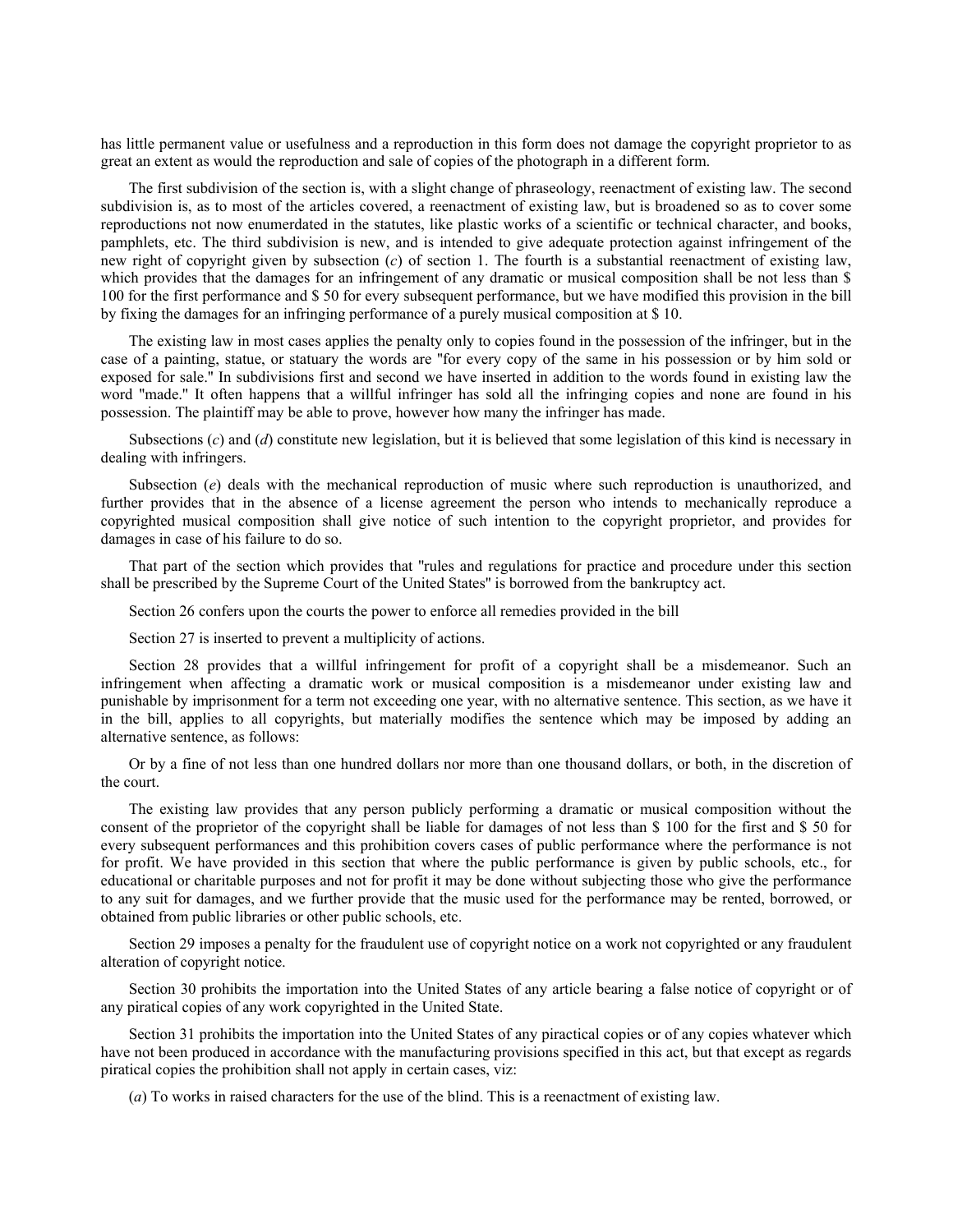(*b*) To foreign newspapers or magazines containing copyright matter, upon certain conditions. This is a substantial reenactment of existing law.

(*c*) To the authorized edition of a book in a foreign language of which only a translation has been copyrighted in this country. This, too, is the substantial reenactment of existing law.

Subdivisions first and third of subsection (*d*) can be considered together. Prior to the act of March 3, 1891, works by foreign authors could not be copyrighted in this country unless the authors resided here at the date of publication, and hence the right of importation into this country was without limitation or restriction so far as the copyright laws were concerned. Under the provisions of that act the right to take out a copyright in this country was given to foreign authors. That act as originally drawn provided that no books except for colleges and institutions of learning could be imported into this country without the consent of the copyright proprietor, and that even for such institutions of learning only in limited numbers. A compromise was made, and the bill as enacted into law excepted from the prohibition of importation articles named in paragraphs 512 to 516, inclusive, of the McKinley bill. All these articles, which include books for libraries, institutions of learning, etc., were and ever since have been on the free list in the tariff bills. In addition to these exceptions, the act of March 3, 1891, excepted from the prohibition of importation two copies of a book at any one time by any person, for use and not for sale, upon payment of the tariff duty.

Another exception, found in that law but not made in this bill, was that of books, engravings, etc., printed and bound and manufactured more than twenty years before the date of importation. The American copyright proprietors and publishers insisted that this was an illogical exception and that no books copyrighted in this country ought to be imported without the consent of the copyright proprietor here. On the other hand, those interested in libraries and in institutions of learning objected to any change in the existing law, which gave them rights of importation. The committee sought to find a fair middle ground between these conflicting interests. The right of importation for individual use is confined by the provision in the bill to books by foreign authors, and the number which may be imported at any one time is reduced from two to one; and the privilege heretofore accorded to libraries and institutions of learning, etc., to import was changed so that they could import only one book in any one invoice, but no further restriction, such as is applied to importation for individual use, was placed upon the importations for libraries, etc. They are still permitted to import a book by a foreign author or a foreign reprint of a book by an American author. Your committee believe that this is a fair and equitable solution of this rather troublesome question.

Subdivision second, which refers to importation of copyrighted books, etc., for the United States Government, is reenactment of existing law and is, of course, without any restriction. Subdivision fourth changes in some respects the existing law. The law now provides that books or libraries or parts of libraries and other household effects of persons or families from foreign countries, if actually used abroad by them not less than one year and not intended for any other person or persons nor for sale, are not prohibited importation and are on the free list in the tariff bill.

Section 32 is a new provision referring to seizures of articles of prohibited importation and permits the return in certain cases to the country of export of books which can not be admitted under the provisions of this act.

Section 33 is, with some change of phraseology, the reenactment of a provision found in the act of March 3, 1891.

Section 34 is declaratory of existing law.

Section 35 provides that suits may be instituted in the district of which the defendant or his agent is an inhabitant, or in which either of them may be found. The new provision ''or in which he may be found'' was inserted for the reason that to limit the institution of actions to the district of which the defendant is an inhabitant would fail to reach the case of an infringer of the copyright of dramatic works or of city directories, etc., Who travels from State to State and whose real habitation it might be difficult to locate.

Section 36 practically reenacts section 4966 of the Revised Statutes, as amended by the act of January 6, 1897, except for one important change. The act of January 6, 1897, provides that the defendants, or any or either of them, may make a motion in any other circuit in which he or they may be engaged in performing or representing a dramatic or musical composition to dissolve or set aside an injunction. That provision has been omitted in this bill for reasons which are well stated in a report to the American Bar Association of its committee of copyright:

For some reason the act of 1897 provided (and this provision has repeated) that where a defendant was brought before a circuit court in the district where the violation of the injunction was alleged to have been committed, that he might not only excuse his contempt, if he could, but he might also, at the same time and before the same court, move to dissolve the original injunction. If the court was satisfied that, although the defendant was in contempt of the original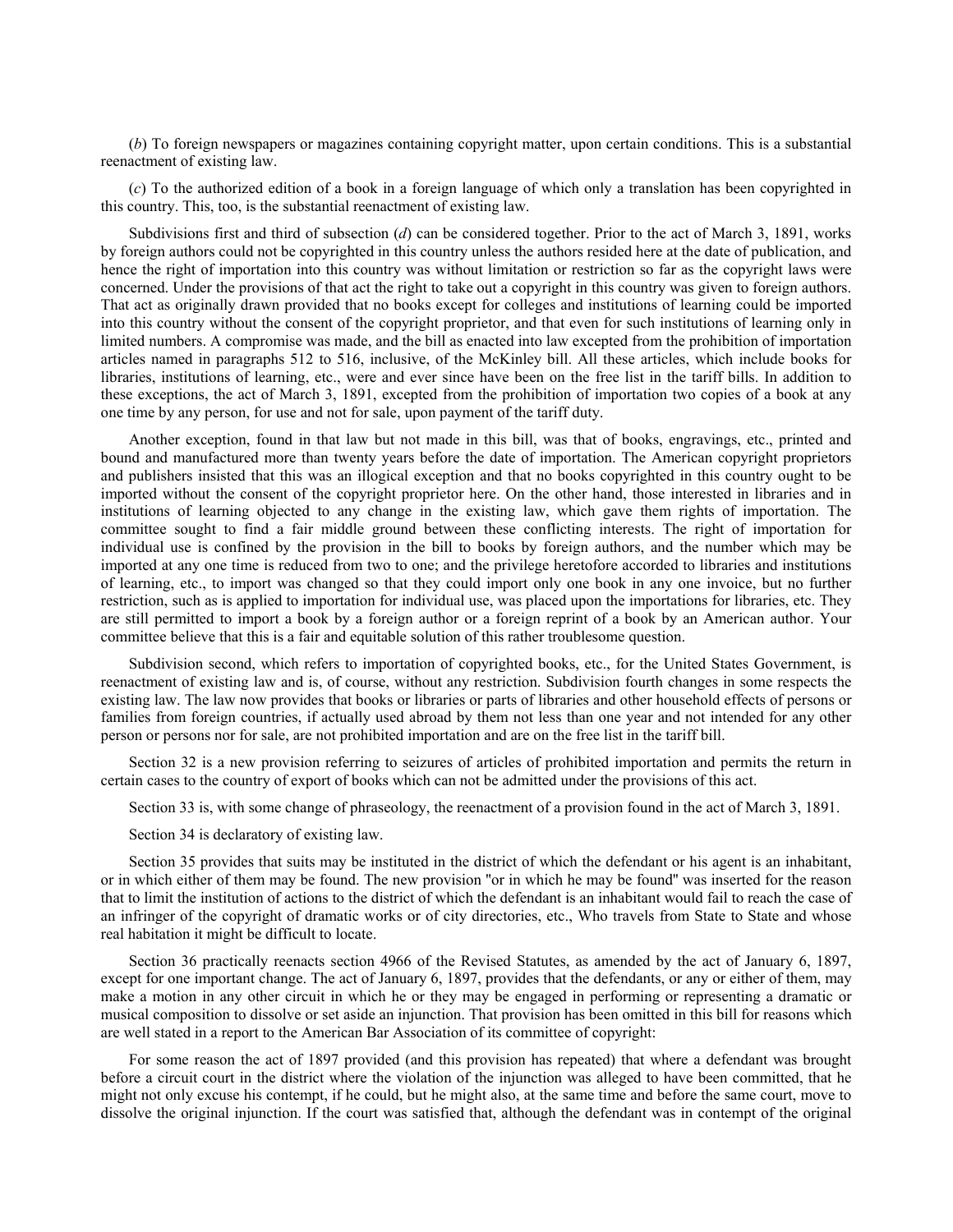injunction, the original injunction should never have been granted, the court hearing the motion for contempt was given the power to dissolve the original injunction, and thus reverse the decision of the original trial court, not on appeal, but on a motion from the defendant remote from the place of the original trial, in the absence of the evidence presented at the original trial, before a different judge, in a different court, and under circumstances and conditions which would make it quite impossible that the judge asked to dissolve the injunction could have as complete, intelligent, and satisfactory a comprehension of the situation as the original court which granted the injunction.

Section 37 is a reenactment of a provision found in the act of January 6, 1897, with the ommission of the words ''to dissolve.''

Section 38 is a reenactment of section 699 of the Revised Statutes.

Section 39 is a reenactment of section 4968 of the Revised Statutes, except that the time limit for the bringing of proceedings is made three years instead of two.

Section 40 reenacts section 972 of the Revised Statutes. The provision for full costs, which is found in the existing law, is necessary in view of the provisions of section 968 of the Revised Statutes, for under that statute when a plaintiff brings an action in a circuit court and recovers less than the sum or value of \$ 500, exclusive of costs, in a case which can not be brought there unless the amount in dispute, exclusive of costs, exceeds said sum or value, he shall not be allowed, but at the discretion of the court shall be adjudged to pay, costs. This section further provides that the court may award to the prevailing party a reasonable counsel fee as part of the costs.

Section 41 is not intended to change in any way existing law, but simply to recognize the distinction, long established, between the material object and the right to produce copies thereof. The concluding clause in the section, that ''nothing in this act shall be deemed to forbid prevent, or restrict the transfer of any copy of a work copyrighted under this act the possession of which has been lawfully obtained,'' is inserted in order to make it clear that there is no intention to enlarge in any way the construction to be given to the word ''vend'' in the first section of the bill. Your committee feel that it would be most unwise to permit the copyright proprietor to exercise any control whatever over the article which is the subject of copyright after said proprietor has made the first sale.

Section 42 deals with the matter of the transfer of the copyright. Some doubt has been expressed as to the right to convey a copyright in mortgage. Your committee saw no reason why such a right should not be recognized.

Section 43 refers to assignment executed in foreign countries. It was thought better in such case to provide that the assignment should be acknowledged before a consular officer or secretary of legation of the United Stated and that the certificate of such acknowledgement should be made prima facie evidence of the execution of the instrument.

Section 44 provides for the recording of such assignments and makes such record constructive notice.

Section 45 provides for the issuing of a certificate under the seal of the copyright office.

Section 46 allows the purchaser of the copyright to substitute his name for the name of the author in the notice, and is new legislation.

Section 47 reenacts, with slight change of phraseology, section 4948 of the Revised Statutes.

Section 48 reenacts existing law, but increases the salary of the register of copyrights, which is now at the rate of \$ 3,000 per annum, to \$ 4,000 and the assistant register of copyrights from \$ 2,500 per annum to \$ 3,000 per annum, and specifically authorizes by law the librarian to appoint such subordinate assistants to the register as may from time to time be authorized by law.

Section 49 is new legislation and provides for the deposit of all moneys received by the register and a monthly report of the same and permits the register to deposit in the Treasury annually any sums received which it has not been possible to apply as copyright fees or to return to the remitters.

Section 50 changes existing law by providing that the bond now given by the register of copyrights to the librarian shall be given to the United States.

Section 51 simply provides for the making and printing of an annual report.

Section 52 continues in use the present seal of the copyright office.